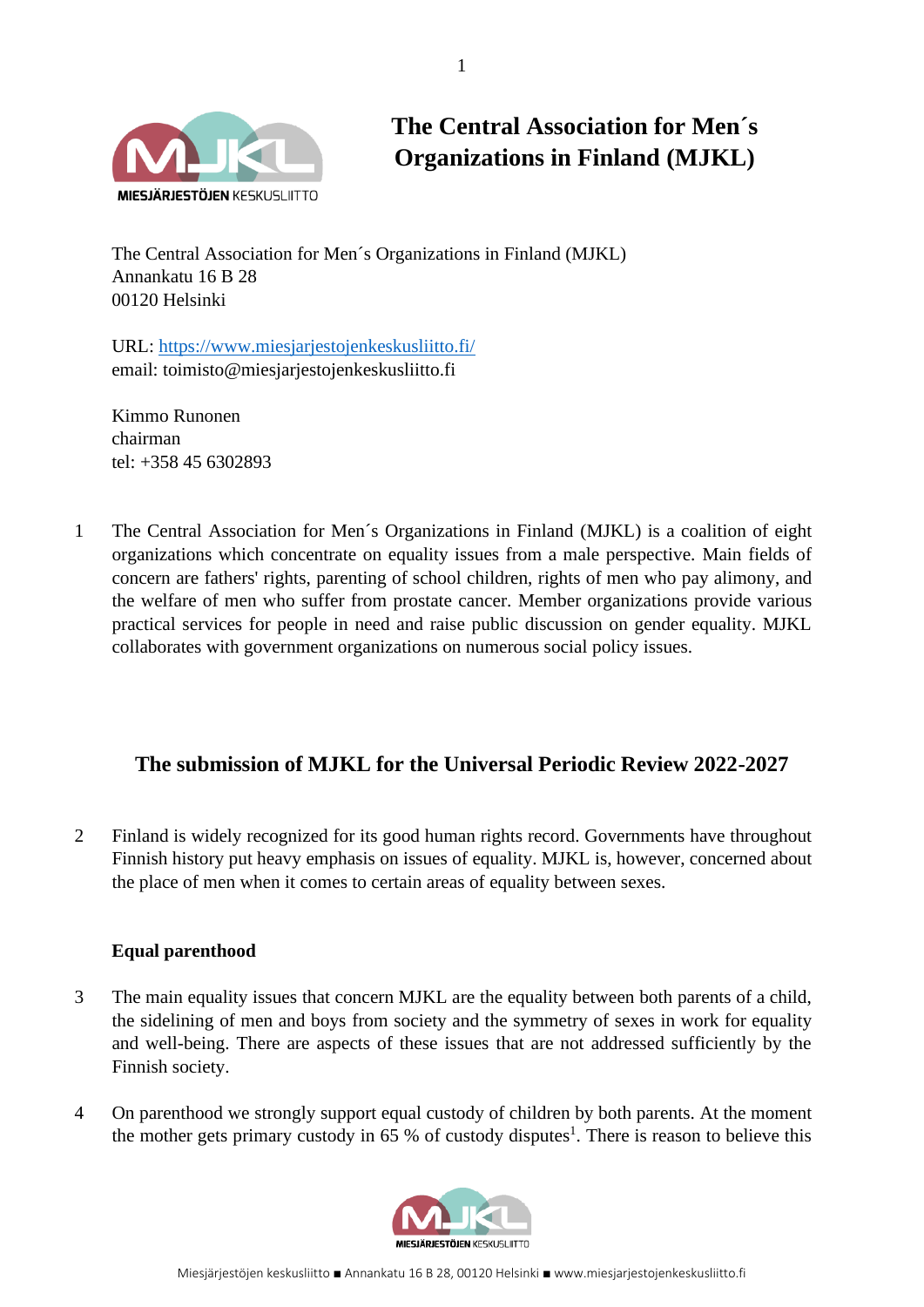is not entirely founded on neutral assessment alone, but that there might be bias embedded in the system.

- 5 The meeting rights of children with their other parent are not enforced in any significant way. Court-ordered arrangements between the child and the non-custodial parent are regularly made. Skipping appointments without necessarily even notifying the non-custodial parent is common and carries virtually no penalty for the custodial parent. The parent suffering from this breach of court order is most commonly the father. In each missed meeting the child is deprived of their father and the father is deprived of his child. This is in direct breach of article 16 of the Universal Declaration of Human Rights.
- 6 We are concerned about the recognition of the importance of fatherhood and the availability of support for fathers. At the moment there are some organizations that provide support for fathers and fatherhood such as Miessakit ry, FinFami ry and Isät lasten asialla ry, but the weight put on this by society at large is insufficient. Services are mostly provided by small NGOs that receive some government funding but whose capabilities cannot provide all the necessary services. Society at large should take more steps to ensure support for fatherhood.
- 7 Our view is that professionals and officials should receive basic and advanced education on the importance of fatherhood for the well-being on families. Support for prospective fatherhood and times of crisis in fatherhood should be provided sufficiently, which now falls short of its target.
- 8 The presence of a father in the family has an immensely positive influence on life outcomes in numerous fields. These include better school achievement, better reading, writing and mathematical skills, less unemployment, lower risk of suicide, less drug use, less homelessness, less victimization by child abuse, sexual abuse or domestic violence, less violent crime, less poverty, more trust towards other people and a better developed capability for empathy.<sup>2</sup> Presence of the father in a child's life should be advanced in all possible ways. There is a serious lack of effort by society on the issue on father presence.

### **School achievement of boys**

- 9 School achievement of boys has fallen far behind of girls in Finland.<sup>3</sup> The disparity is so immense that Finland ranks among the worst of all OECD countries in equality of education between sexes despite the praise Finland receives for its track record on equality.<sup>4</sup> Women's education level has surpassed that of men<sup>5</sup>. Higher education is predominantly populated by women.<sup>6</sup> Pupils in secondary high schools (lukio) are mostly female<sup>7</sup> and women hold the most university degrees.<sup>8</sup> The education gap between sexes is going to widen further and measures must be taken to bring boys back on board.
- 10 Elementary school education should be developed so that boy's gender specific needs are better met. It should be ensured that boys properly meet the standard requirements for each grade of primary school. Boys would benefit from e.g., clear borders and sticking to them, authority of

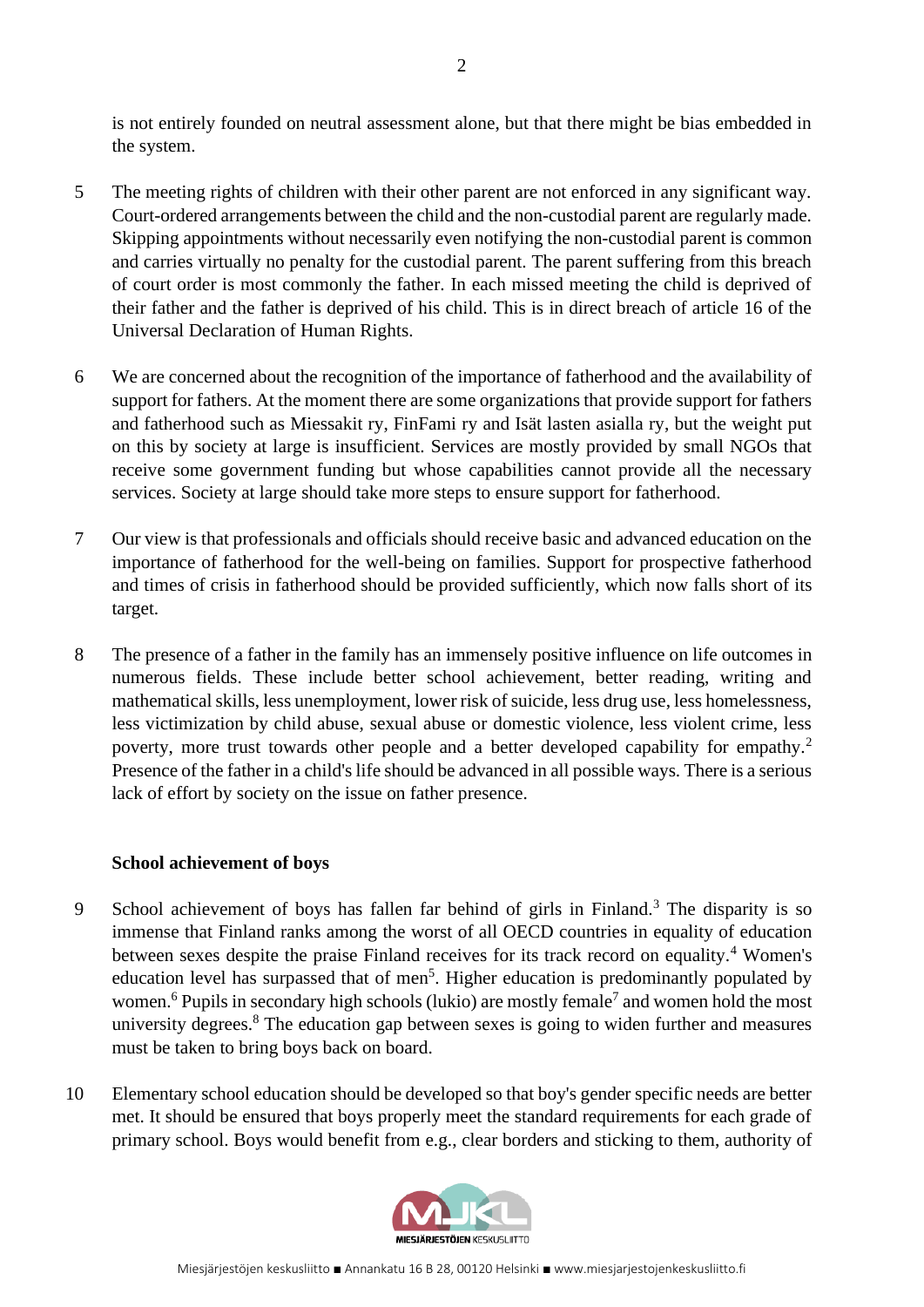the teacher, working peace during lessons, clear instructions and a more kinetic approach involving games and physical activities.<sup>9</sup>

- 11 Men are at much higher risk of being sidelined from society compared to women.<sup>10</sup> This negative development starts at school. It can be turned around by providing school counselors and psychologists, providing possibilities to have hobbies, and providing experiences of success rather than failure. Parental support can be decisive in school achievement. The presence of a father in the family is in strong correlation with school success. School achievement is thus also connected to custody arrangements in divorce.
- 12 The teaching profession is overwhelmingly female.<sup>11</sup> There is a lack of male role models for boys in schools starting from pre-school. The removal of male quotas for teacher education was an indication of the lack of interest by the government on this issue.

#### **Symmetry of sexes in law and official structures**

- 13 MJKL takes the stance that sexes should be treated equally in legislation and official action. There are several issues in legislation that discriminate against men. First, the law on equality gives women the front row at the expense of men. The law states in the very first chapter that attention should be directed especially toward women's equality in working life.<sup>12</sup> There are no such special emphasis on any issues that concern mostly men.
- 14 Second, in Finnish legislation there is a law on the governmental support of certain women's organizations. The law lists women's organizations that are eligible for monetary support from the government.<sup>13</sup> No such possibility for support exists for any men's organizations. There are numerous NGOs that do invaluable work for the good of men in topics where government has little or no influence. These organizations are funded only a fraction of what women's organizations receive. The law is discriminatory against men.
- 15 The Finnish government has adopted a policy of assessing the gender impact of new legislation, "*suvaus*". This is a welcome development, if applied equally and neutrally to assess effects on both sexes. Now the application on *suvaus* leaves room for development. *Suvaus* as a process should also be applied not only to legislation, but all official action and system reform. Especially in social and health services and education it is important to assess the impact on boys and men.
- 16 Statistics show that in education many boys and young men face challenges that require special action.<sup>14</sup> In the field of physical and mental health there are male specific issues that call for action. The vast majority of suicide victims are men  $(74\%)$ .<sup>15</sup> In the constantly changing working life problems pile specifically on men. In divorce men feel significantly more often than women that they have been mistreated. The *suvaus* process can affect all the above and should be developed under ministerial guidance.

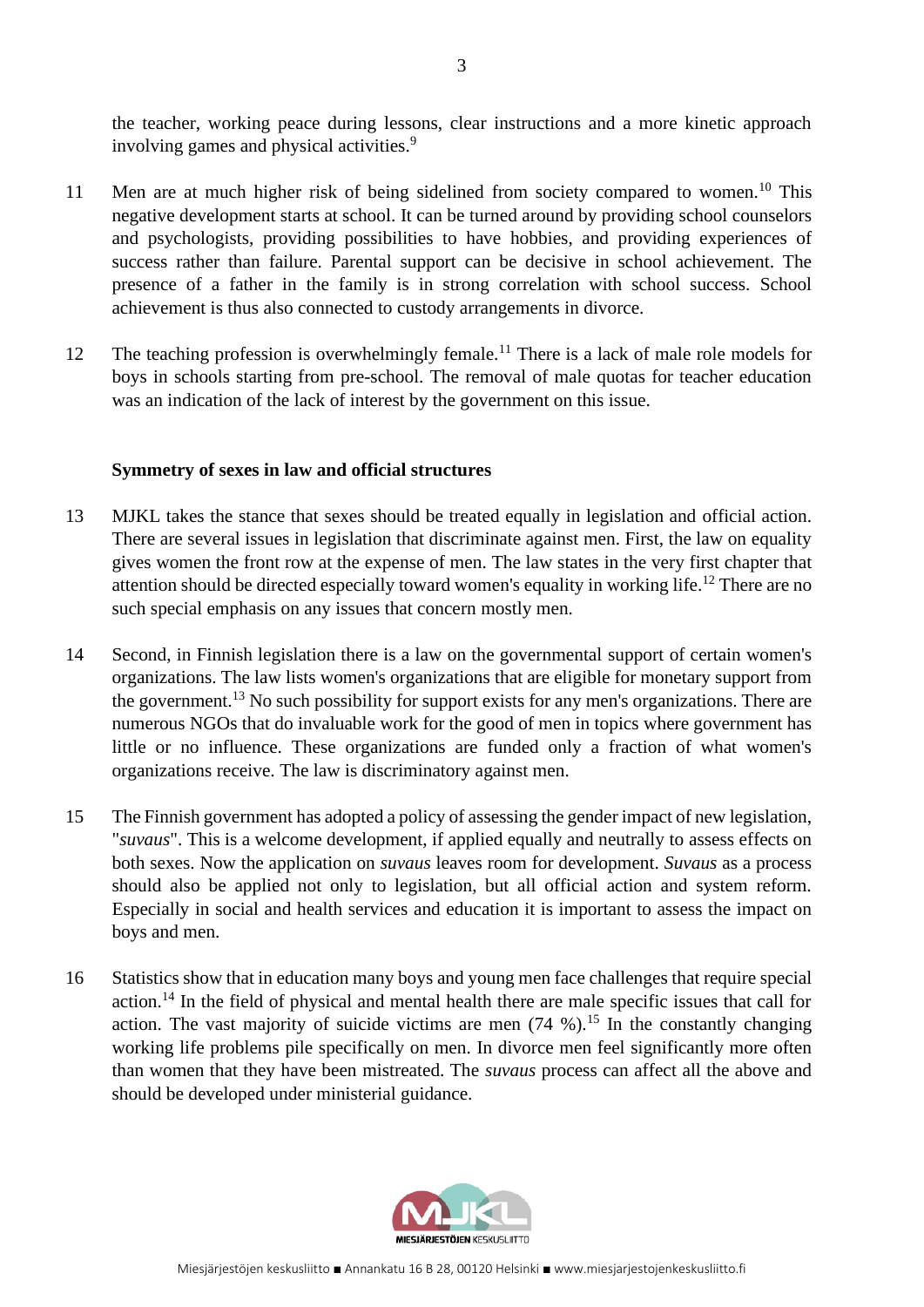17 MJKL suggests that *suvaus* be made a regular part of the legislative process. It should be conducted with every bit of new legislation and should be applied in an unbiased way that recognizes possible gender issues of both men and women equally.

#### **Solutions**

- 18 On the issue of equal parenthood MJKL suggests that scrutiny would be imposed on the realization of parental meeting rights. It must be known by officials whether the custodial parent is in accordance with the court order on parental meeting rights. This would be no project of any certain duration, but a permanent and regular feature of official action in custody issues. The action is specific, possible to be put in action and its results are measurable. Further action can be taken based on the collected data on court order compliance.
- 19 More monetary support for men's organizations is needed. NGOs that provide services already receive some funding, but it is not at an adequate level. NGOs specific to men's equality issues receive no funding at all compared to millions of euros received by women's organizations, both domestic and international. Funding must be set at an equal level and proportionate to the scale of the problems being tackled. The law on governmental support for certain women's organizations must be changed so that relevant men's organizations are listed in it as well or the law be changed more thoroughly to make it non-discriminatory.
- 20 Results for funding of men's organizations can be measured for example by observing the male suicide rate after programs to prevent male suicide have been implemented. Currently there appears to be no governmental programs whatsoever to prevent male suicide despite the enormous gap in suicide rates between sexes. These programs should be started, funded adequately, and measured for results after, for example, two years. This sort of a project is specific to a purpose, its results are measurable as change in suicide rates, action is resultoriented with a clear goal in mind and the project is bound to a certain time frame. Suicide prevention is an ongoing effort that should continue after the pilot project has affirmed the right forms of action.
- 21 Professionals in social and health fields should have access to more education on how to promote good fatherhood, help men prepare for fatherhood and how to help fathers in crisis. Also, the structures in these fields must be developed to accommodate services for men by properly trained professionals in the institutions that are already in place, e.g., the child health centre, and possibly new institutions dedicated to the needs of fathers. There exists a robust body of research to aid in this effort.
- 22 This same kind of approach can be used to improve the school achievement of boys. There is plenty of research that can be used in, for example, designing teaching methods, structuring school days and motivating boys to educate themselves in a school system that is appealing to them. More counselors are needed, class sizes must be reasonable and working peace in class must be ensured not only through persuasion but also through authority. This requires funding and finding that funding is ultimately a question of will. The future and well-being of boys must share the same importance as that of girls.



MIESIÄRIESTÖIEN KESKUSLIITTO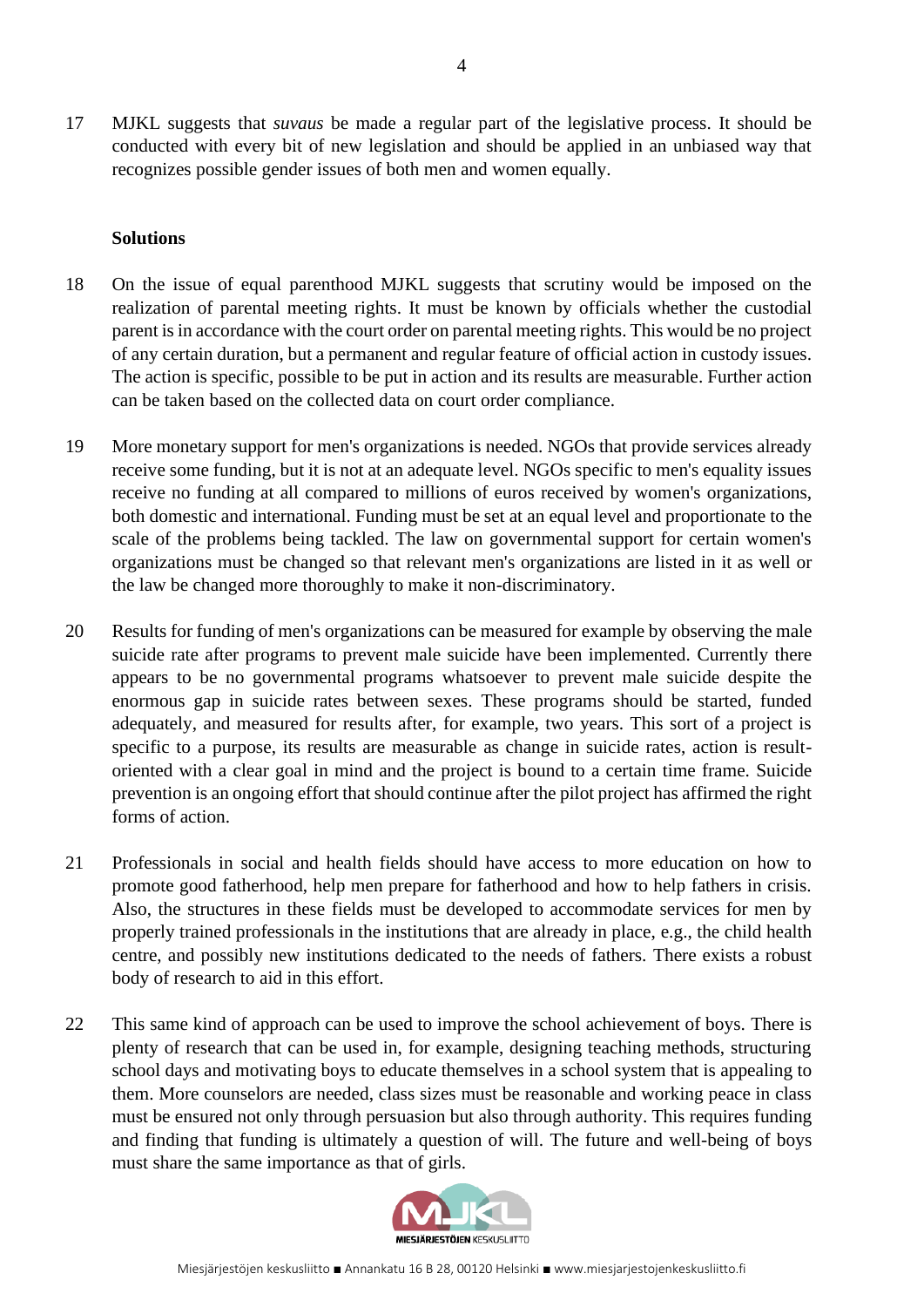#### **Conclusion**

23 There is ample data to show that there are alarming issues that men and boys face. These include the insufficient recognition for fatherhood, treatment of fathers in custody matters, ignoring the right of a child to a father, lower school achievement of boys, sidelining from society and the disparity of governmental support on gender issues. These problems are largely male specific and tackling them is a matter of gender equality. The gross negligence of these issues, in the presence of undisputable data, is a violation of the human rights of men and children. MJKL considers it unquestionable that these issues must be included in the Universal Periodic Review of human rights in Finland.

#### **Sources:**

- 1: Finnish institute for health and welfare 2021: Erotilanteet ja huoltajuus. <https://thl.fi/fi/web/sukupuolten-tasa-arvo/tasa-arvon-tila/perheet-javanhemmuus/erotilanteet-ja-huoltajuus> Accessed 30.3.2022.
- 2: Farrell, Warren & Gray, John 2019: The Boy Crisis. BenBella Books, Inc., Dallas. p. 118- 119.
- 3: Programme for International Student Assessment 2018: PISA 2018 results. <https://www.oecd.org/pisa/publications/pisa-2018-results.htm> Accessed 30.2.2022.
- 4: Programme for International Student Assessment 2018: PISA 2018 results. <https://www.oecd.org/pisa/publications/pisa-2018-results.htm> Accessed 30.2.2022.
- 5: Statistics Finland 2021: Educational structure of the population. <https://www.stat.fi/tup/tasaarvo/education/index\_en.html> Accessed 30.3.2022.
- 6: Statistics Finland 2021: Educational structure of the population. <https://www.stat.fi/tup/tasaarvo/education/index\_en.html> Accessed 30.3.2022.
- 7: Official Statistics of Finland (OSF) 2021: Students and qualifications 2020. <https://www.stat.fi/til/opiskt/2020/17/opiskt\_2020\_17\_2021-10-22\_tie\_001\_en.html> Accessed 30.2.2022.
- 8: Statistics Finland 2021: Educational structure of the population. <https://www.stat.fi/tup/tasaarvo/education/index\_en.html> Accessed 30.3.2022.
- 9: Pöysä, Sanni & Kupiainen, Sirkku (ed.) 2018: Tytöt ja pojat koulussa Miten selättää poikien heikko suoriutuminen peruskoulussa? Prime minister's office (VNK), Helsinki.